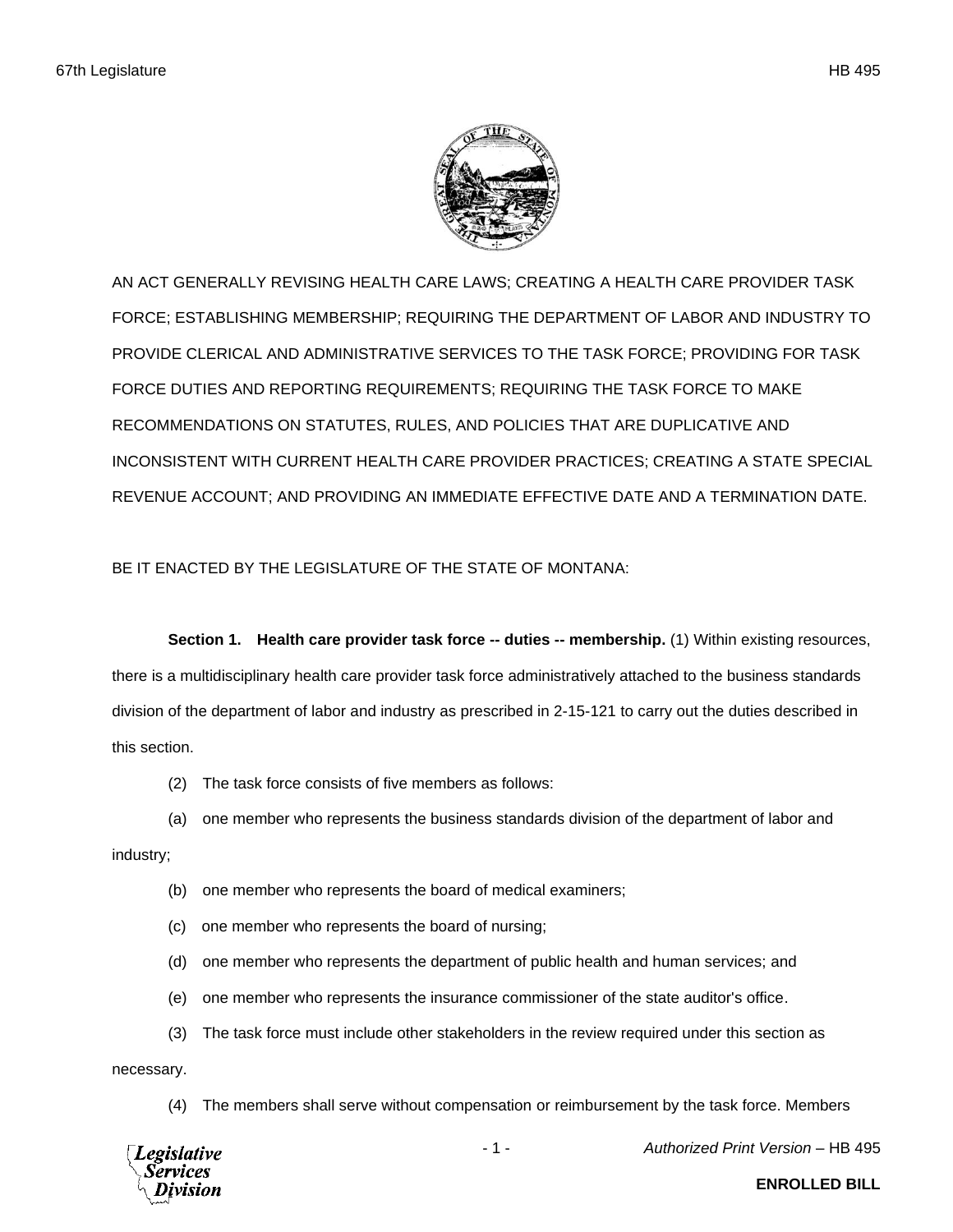who are full-time salaried officers or employees of the state or of any political subdivision of the state are entitled to their regular compensation.

(5) The department of labor and industry shall provide clerical and administrative staff services to the task force.

(6) The task force shall elect a presiding officer.

(7) The task force shall identify definitions and areas in which the Montana Code Annotated:

(a) duplicates federal regulations;

(b) duplicates or contradicts state statutes, rules, or policies established for health care providers by

other departments;

(c) applies inconsistently across the regions or by the state;

(d) creates the potential for the waste of resources;

(e) causes access issues; or

(f) increases cost.

(8) Based on the areas identified pursuant to subsection (7), the task force shall review and

recommend the related administrative rules, policies, and procedures to:

(a) eliminate rules, policies, or procedures that are determined to not be cost effective; and

(b) create consistency in the application of a rule, policy, or procedure as it applies to health care providers.

(9) The task force shall develop a written plan that:

(a) outlines the process and deadline for completing the initial review of the rules, policies, and

procedures; and

(b) establishes a process and timeline for an ongoing review, in conjunction with providers, that will

continue to identify and correct areas of duplication, inconsistency, or waste.

(10) The task force shall complete its work and issue a report in accordance with 5-11-120 of its

findings and recommendations to the children, families, health, and human services interim committee provided

for in 5-5-225 by September 15, 2022. The report must include:

(a) a summary of the written plan as required under subsection (9); and

(b) draft legislation, including a list of affected statutes requiring amendment as a result of the task



- 2 - *Authorized Print Version* – HB 495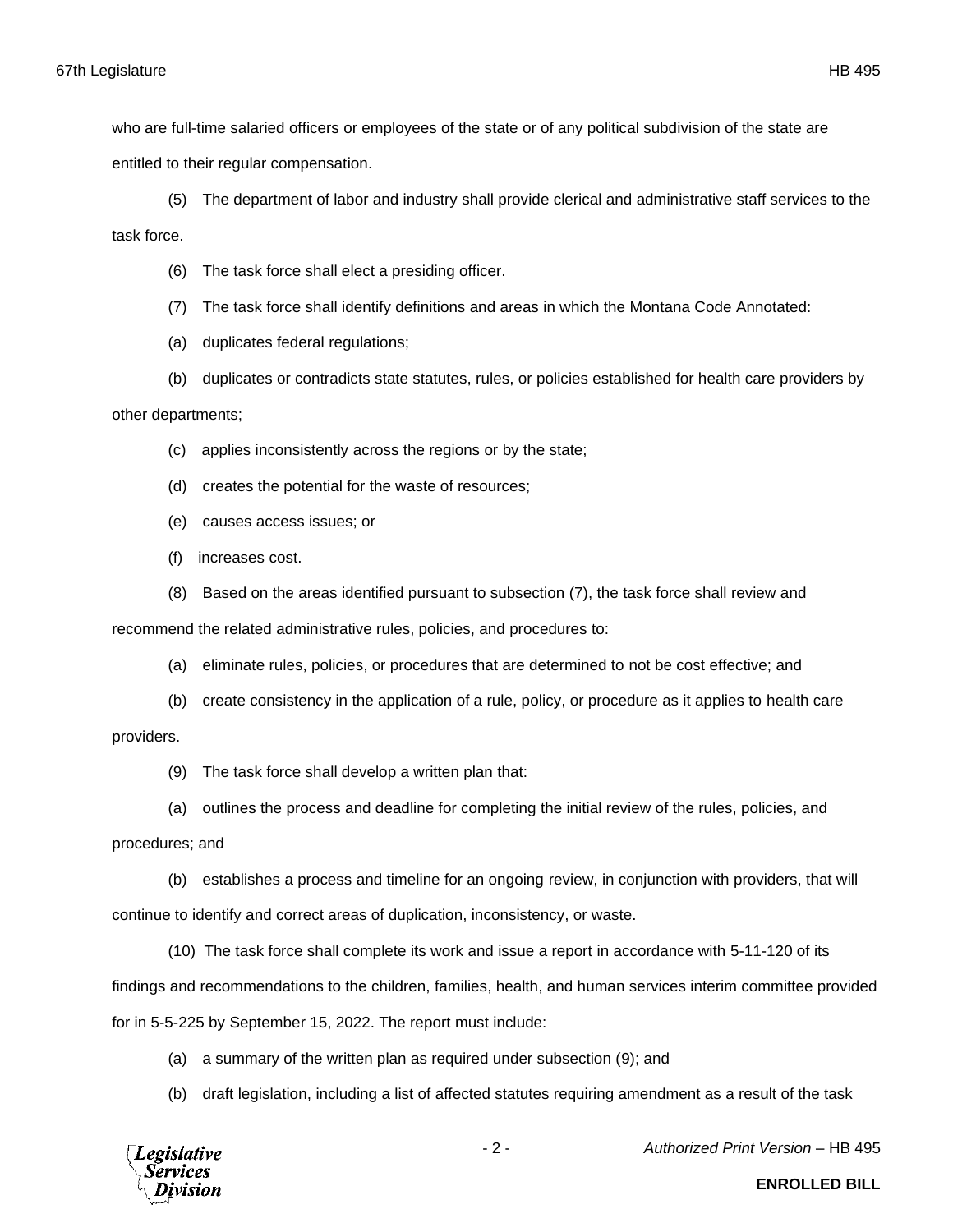force.

**Section 2. Health care provider task force special revenue account.** (1) There is a health care provider task force special revenue account to the credit of the department of labor and industry.

(2) The account consists of grants, gifts, and donations from public and private sources that are made to the department of labor and industry for the purpose of supporting the health care provider task force provided for in [section 1].

(3) Money in the account must be used by the department of labor and industry to support the activities carried out by the health care provider task force.

(4) Money in the account that is unencumbered and unexpended at the end of the biennium must be transferred to the department of labor and industry. The department shall use the reverted money to provide administrative services to the health care provider task force.

**Section 3. Effective date.** [This act] is effective on passage and approval.

**Section 4. Termination.** [Sections 1 and 2] terminate September 30, 2022.

- END -

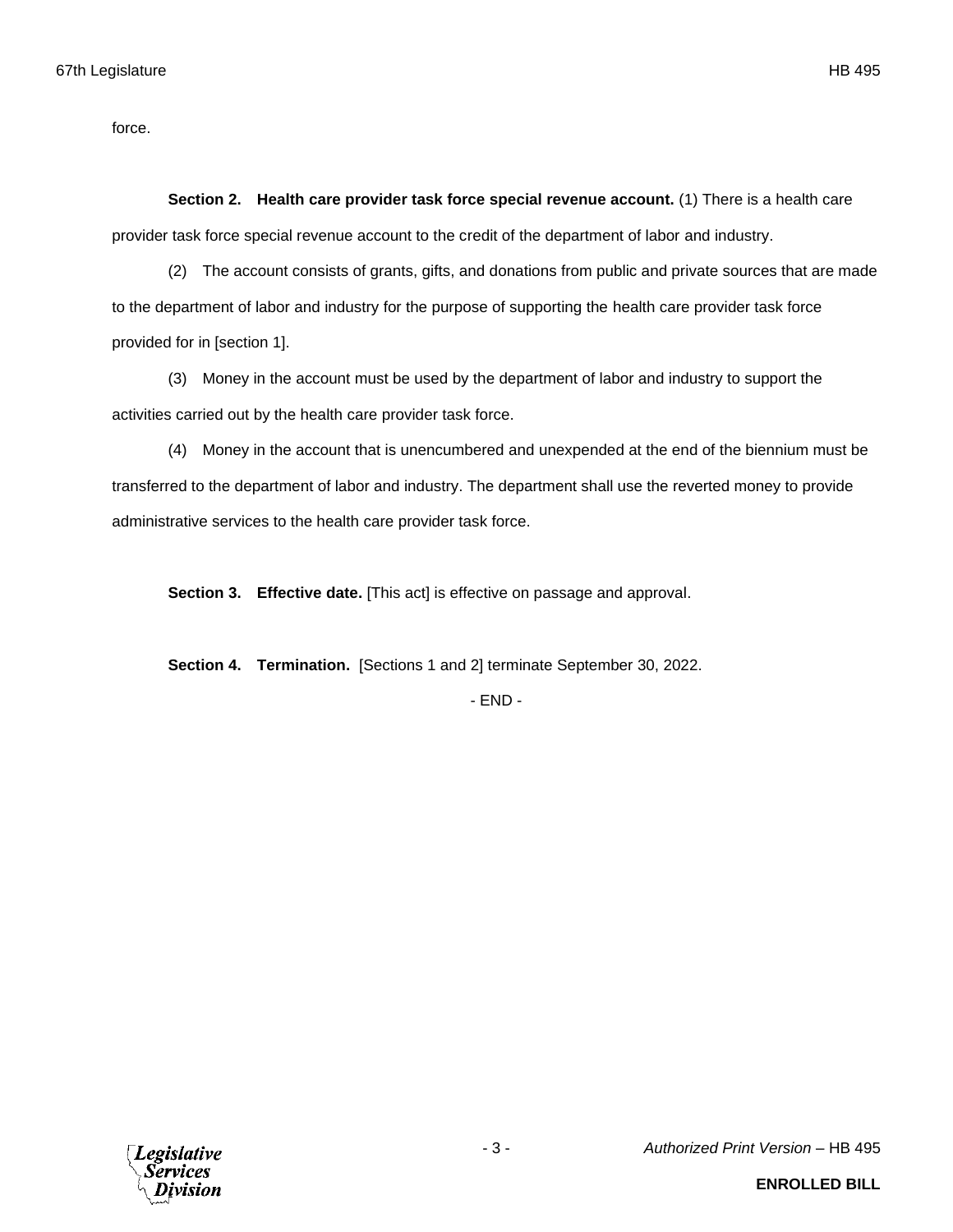I hereby certify that the within bill,

HB 495, originated in the House.

Chief Clerk of the House

Speaker of the House

| Signed this | day  |
|-------------|------|
| O'          | 2021 |

\_\_\_\_\_\_\_\_\_\_\_\_\_\_\_\_\_\_\_\_\_\_\_\_\_\_\_\_\_\_\_\_\_\_\_\_\_\_\_\_\_\_\_

\_\_\_\_\_\_\_\_\_\_\_\_\_\_\_\_\_\_\_\_\_\_\_\_\_\_\_\_\_\_\_\_\_\_\_\_\_\_\_\_\_\_\_

President of the Senate

| Sianed this |  |
|-------------|--|
| $\Omega$    |  |

\_\_\_\_\_\_\_\_\_\_\_\_\_\_\_\_\_\_\_\_\_\_\_\_\_\_\_\_\_\_\_\_\_\_\_\_\_\_\_\_\_\_\_